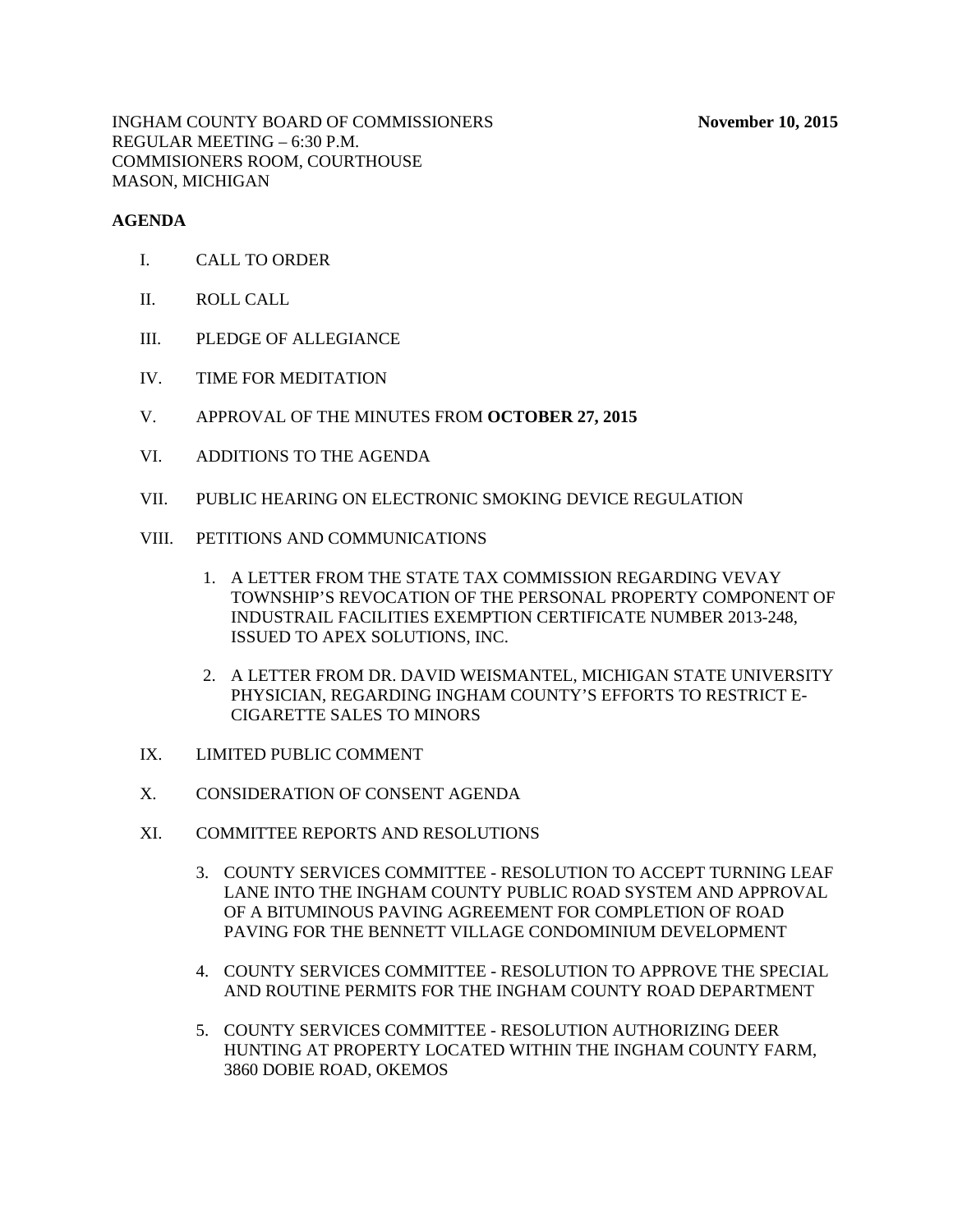- 6. COUNTY SERVICES AND FINANCE COMMITTEES RESOLUTION APPROVING THE LETTER OF AGREEMENT WITH LOCAL #2256 UNITED AUTO WORKERS, TECHNICAL, OFFICE, PARAPROFESSIONAL AND SERVICE
- 7. FINANCE COMMITTEE RESOLUTION TO CHANGE THE PENSION EXPENSE ACCOUNTING TREATMENT FOR THE COMMUNITY HEALTH NETWORK FUND AND TO AMEND THE 2015 AND 2016 BUDGETS TO REFLECT THIS CHANGE
- 8. FINANCE COMMITTEE RESOLUTION TO TRANSFER \$300,000 TO THE FAIR FUND TO OFFSET THE PENSION LIABILITY REQUIRED TO BE REPORTED ON THE BALANCE SHEET
- 9. HUMAN SERVICES AND FINANCE COMMITTEES RESOLUTION TO AMEND THE INGHAM COMMUNITY HEALTH CENTER BOARD BYLAWS
- 10. HUMAN SERVICES AND FINANCE COMMITTEES RESOLUTION TO AUTHORIZE DENTAL SERVICES AGREEMENTS WITH LICENSED DENTISTS FROM JANUARY 1, 2016 THROUGH DECEMBER 31, 2016
- 11. HUMAN SERVICES AND FINANCE COMMITTEES RESOLUTION TO AUTHORIZE PROFESSIONAL SERVICE AGREEMENTS WITH DENTISTS FOR SERVICES AT THE INGHAM COUNTY HEALTH DEPARTMENT'S JAIL MEDICAL CENTER
- 12. HUMAN SERVICES AND FINANCE COMMITTEES RESOLUTION TO AUTHORIZE AN AMENDMENT TO THE AGREEMENT WITH THE MICHIGAN STATE UNIVERSITY COLLEGE OF NURSING FOR NURSE PRACTITIONER SERVICES AT THE INGHAM COUNTY HEALTH DEPARTMENT'S JAIL MEDICAL CENTER
- 13. HUMAN SERVICES AND FINANCE COMMITTEES RESOLUTION TO AUTHORIZE A COOPERATIVE CASH MATCH AGREEMENT WITH MICHIGAN REHABILITATION SERVICES
- 14. HUMAN SERVICES AND FINANCE COMMITTEES RESOLUTION AUTHORIZING 2016 AGREEMENTS FOR COMMUNITY AGENCIES
- 15. HUMAN SERVICES AND FINANCE COMMITTEES RESOLUTION TO APPROVE THE REGULATION TO REQUIRE A LICENSE FOR THE RETAIL SALE OF ELECTRONIC SMOKING DEVICES, AND TO PROHIBIT THE SALE OF ELECTRONIC SMOKING DEVICES TO MINORS
- 16. LAW AND COURTS COMMITTEE RESOLUTION AMENDING RESOLUTION 11- 172 AUTHORIZING APPROVALS FOR REIMBURSEMENT REQUESTS AND CONTRACT SUBMISSIONS WITHIN THE ELECTRONIC GRANT ADMINISTRATION MANAGEMENT SYSTEM (EGrAMS) BY THE FRIEND OF THE COURT AND PROSECUTING ATTORNEY